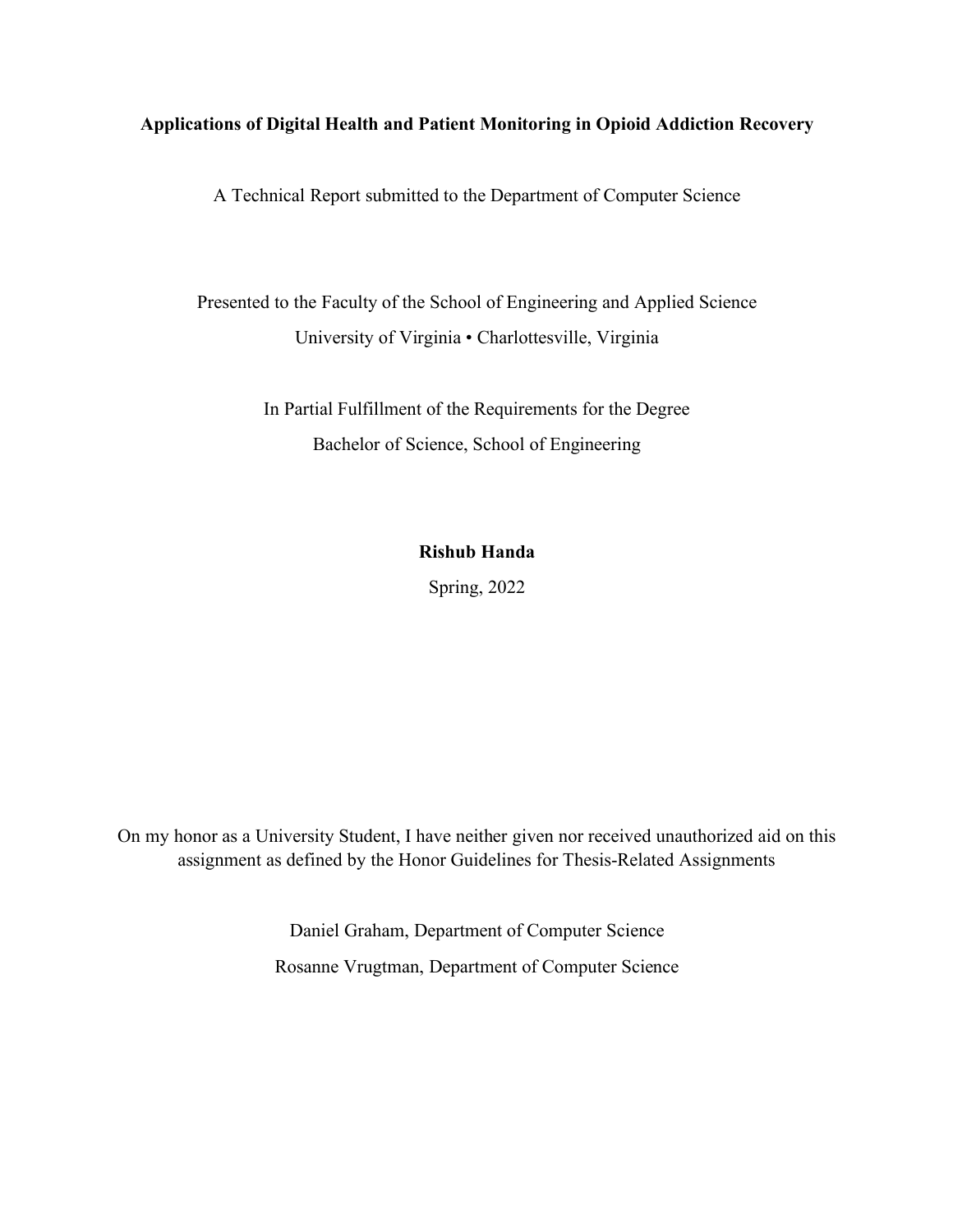# **Applications of Digital Health and Patient Monitoring in Opioid Addiction Recovery**

CS4991 Capstone Report, 2022

Rishub Handa Computer Science The University of Virginia School of Engineering and Applied Science Charlottesville, Virginia USA rh4gh@virginia.edu

#### **Abstract**

Over 3 million Americans have been diagnosed with Opioid Use Disorder (OUD). 91% of patients relapse at least once due to a lack of continuous oversight in their treatment, which typically consists of withdrawal medication and weekly counseling. To reduce the risk of relapse, I developed a digital health service that monitors when patients consume their withdrawal medication and connects them to appropriate resources at times of high risk via a Digital Therapeutic Chatbot (DTC). The medication tracker was a 3D printed Wi-Fi and cellular enabled dispenser programmed in C++. The patient portal and DTC were developed with the MERN stack. 2 initial pilot studies suggested that this technology is viable in a clinical setting and improves patient demeanor towards their recovery. The combined studies had a Net Promoter Score (NPS) of 92%. Future improvements may entail developing a reliable decentralized network of peer recovery specialists and utilizing Machine Learning techniques to more accurately predict when a patient will relapse.

## **1 Introduction**

In 2020, 93,000 Americans died from drug overdoses, which indicates a 30% increase in drug fatalities from the previous year [1]. Over 70% of these deaths are related to

opioid abuse, largely due to increased use in fentanyl and other synthetic opioids [2]. For the 16 million patients worldwide currently suffering from OUD, recovery is incredibly difficult, and 91% of patients relapse at least once. Traditional detox programs are largely ineffective, as 59% of patients relapse within the first week and 80% relapse within the first month of sobriety [3, 4].

Medication Assisted Treatment (MAT) is a form of recovery in which a provider prescribes medication to mitigate withdrawal symptoms (e.g. Suboxone, Methadone, etc.) with weekly/bi-weekly counseling to address the psychosocial impacts of addiction. This treatment program has been found to be the most effective form of outpatient treatment. Patients treated with Suboxone are 4 times less likely to have a positive drug screen and are 23% less likely to visit the emergency room due to lethal overdose [5, 6]. In spite of this, 55% are not retained in treatment after one year [7]. Lower patient disenrollment is crucial, as they are >4 more likely to fatally overdose the first month after stopping treatment due to lower tolerance and higher cravings [8].

From the >200 interviews I conducted with patients and providers, I found that patients discontinue treatment due to a lack of continuity in care. Addiction is a chronic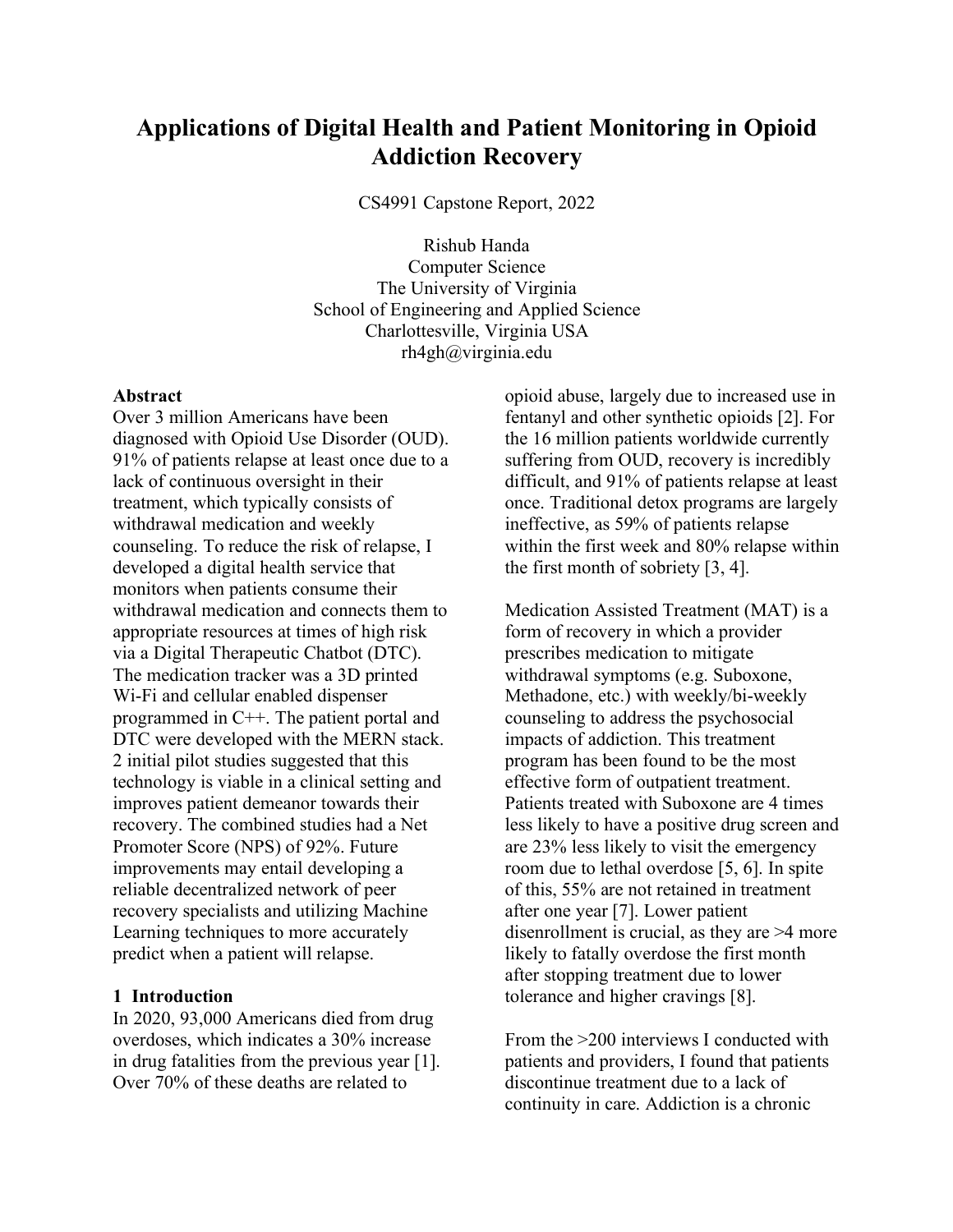illness that affects patients 24/7, and their living circumstances tend to be discouraging towards recovery; the majority of patients tend to be homeless or from low income backgrounds. When patients are disengaged from treatment outside of the clinic, and return to environments that promote addiction, they are more likely to relapse.

Low engagement in care also leads to decreased medication compliance. While on Suboxone, patients are unable to abuse opioids and feel its euphoric effects for 24- 48hrs. Thus, it is critical to ensure patients continue to take their Suboxone as prescribed.

## **2 Related Works**

PositiveLinks is a digital health intervention for patients in managing HIV. Similar to OUD, HIV is a chronic disease that is best managed when the patient is retained in long term care. HIV and OUD also share a similar demographic of patients with low socioeconomic backgrounds with low medical literacy, and HIV is a major risk factor for people who abuse drugs via injection. The PositiveLinks team demonstrated an increase in 12-month retention in care (RIC) from 51% to 81% [9, 10]. Edwards et al. further corroborated the efficacy of a text based digital therapy for substance abusers with HIV [11].

#### **3 MedLock**

#### *3.1 System Overview*

To improve continuity of care in outpatient MAT, I founded a company called MedLock in October 2018. I developed a medication dispenser for Suboxone strips and a Digital Therapy Chatbot (DTC) that provided patients with coping strategies and connected them to Peer Recovery Specialists (PRS) during times of high risk of relapse based on their medication usage data. PRS are people who have previously recovered

from addiction and now volunteer their time to help others. Our platform made this data available to providers and counselors to better inform their medical decisions.



Figure 1: MedLock Suboxone tracker and DTC.

Patients would dispense Suboxone strips as recommended by their prescription and record the intensity of their withdrawal symptoms and cravings via the colored buttons on the device. This data informed the DTC which would alter its communication based on its prediction of the patient's likelihood of relapse. At low probabilities, it would check in on the patient as a friend, providing important educative facts about their recovery and coping strategies. At times of high risk, the DTC would alert a designated peer recovery specialist to reach out to the patient and connect them with time-sensitive resources as needed.

## *3.2 Technology*

The MedLock web application presented data about the patient to the provider and PRS team. It was developed with ReactJS for the frontend, NodeJS for the backend, and MongoDB as the NoSQL database. The application was hosted on an Ubuntu webserver. To comply with the Health Insurance Portability and Accountability Act (HIPAA), I ensured that all patient health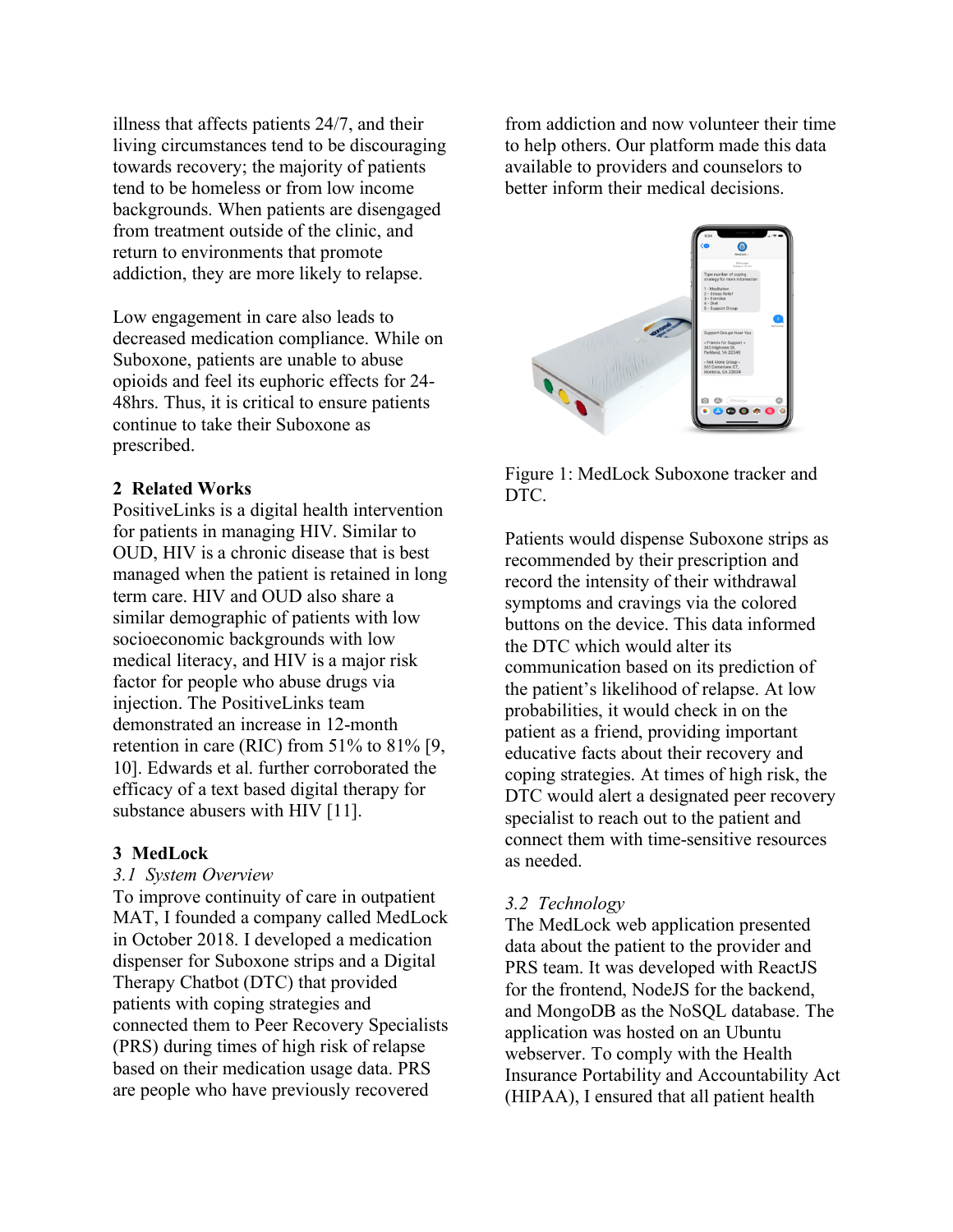information (PHI) was encrypted in transit, encrypted at rest, and redundant across multiple data centers. For further security, I whitelisted the IP addresses of the computers within the clinic network with the NGINX Reverse Proxy.



Figure 2: System overview of key stakeholders and technologies.

The DTC was built in NodeJS and utilized the Twilio API for SMS communication with patients. The DTC calculated the patient's relapse risk level based on their average symptom/craving score recorded with the three buttons on the device as well as the time they last took their medication. When the Suboxone medication is past its half-life, for example, patients are more likely to experience cravings, especially during times of high stress. The system was unit tested with the Jest framework.

The medication tracker was the complex aspect of this system. As shown in Figure 3, the Suboxone strip passes through two copper capacitive plates, which detects the dispensing with a high pass filter. The capacitance and resistance values were calculated such that when a 10 kHz wave is passed through the capacitor, the signal is attenuated based on the capacitance of the copper plates. Capacitance is calculated as:

$$
C = \frac{\epsilon_0 * A}{d}
$$

In this equation, A is the area of the copper plates,  $\epsilon_0$  is the permittivity of the dielectric material between the plates, and d is the distance between the plates.

As the strip passed between the plates, the dielectric material changed from only air to air with an aluminum strip. This altered the capacitance and thus the signal from the sensor. However, since the area of the copper plates were  $>1.5$  in<sup>2</sup>, the plates were subject to high interference from the environment, thus producing a volatile signal. To correct the signal, I implemented exponential smoothing and additive seasonality decomposition over the data. The Wi-Fi and Cellular enabled microcontroller that implemented this algorithm was programmed in C++.



Figure 3: Inner mechanisms of the Suboxone strip tracker.

# **4 Results**

I was able to raise over \$90,000 through pitch competitions and grants to fund the development of the technology and to pilot it in a clinical setting. I developed partnerships with 5 clinics, including some of the largest clinic chains in the mid-Atlantic. In spite of multiple delays due to COVID-19, the MedLock team launched 3 pilot studies with 17 patients in the summer and fall of 2020. The first study yielded inconclusive results due to technical and logistical failures associated with building and deploying MedLock with a remote team. The second and third pilots proved to